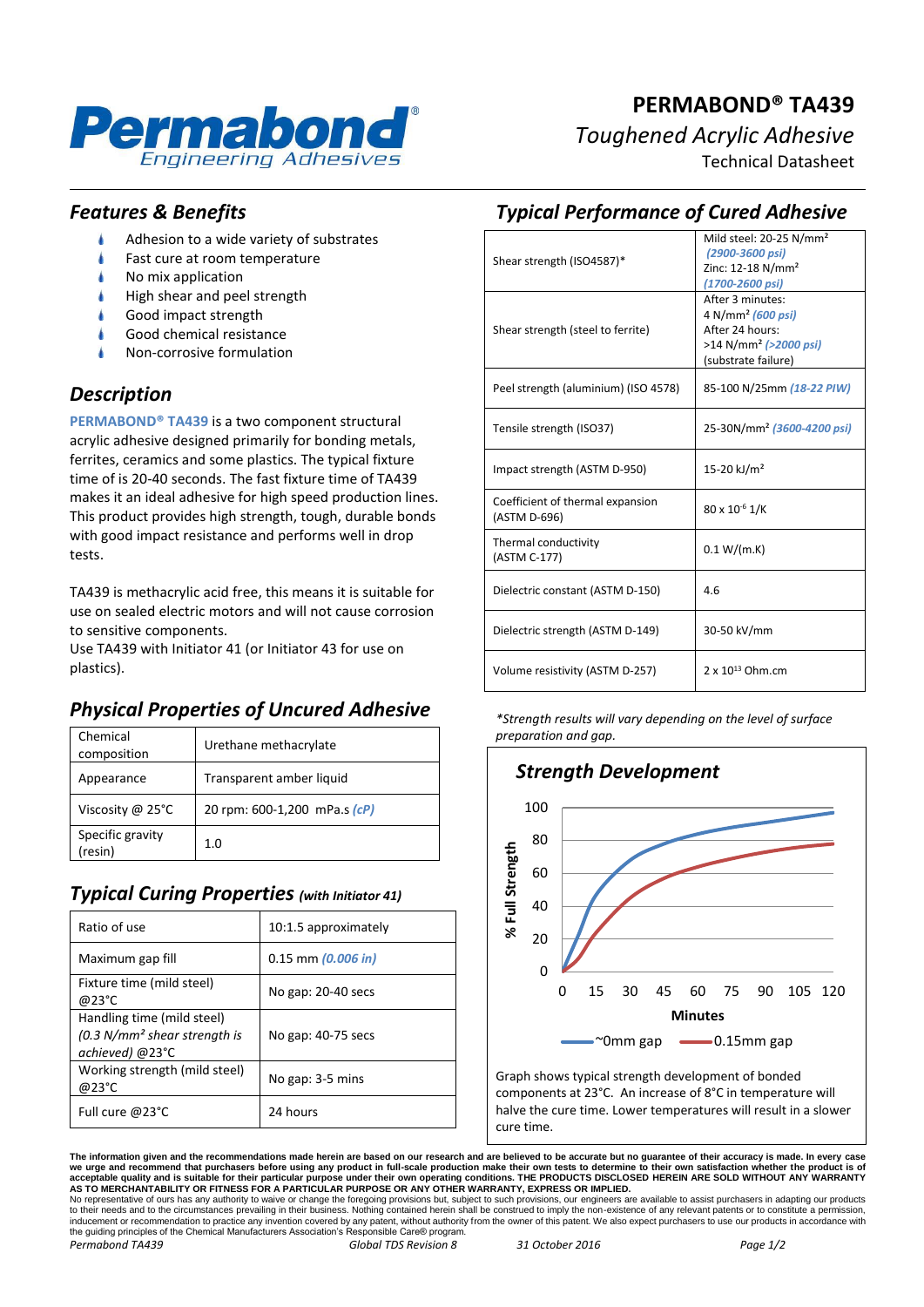

*"Hot strength" shear strength tests performed on mild steel. Fully cured specimens conditioned to pull temperature for 30 minutes before testing at temperature.* TA439 can withstand higher temperatures for brief periods (such as for paint baking and wave soldering processes) providing the joint is not unduly stressed. The minimum temperature the cured adhesive can be exposed to is -55°C (-65°F) depending on the materials being bonded.

#### *Environmental Resistance*

All values were generated on as received steel lap shears as described in ISO4587. Adhesive was cured at room temperature for 48 hours prior to environmental exposure. Test pieces were assembled with no induced gap and subjected to continuous exposure for 1000 hours at the testing temperature and then the shear strength was tested at room temperature.

| 1000 hours @    | % strength retention |
|-----------------|----------------------|
| $95^{\circ}$ C  | 110% *               |
| $120^{\circ}$ C | 118% *               |
| $150^{\circ}$ C | 132% *               |
| $175^{\circ}$ C | 127% *               |
| $205^{\circ}$ C | 87%                  |

*\*The shear strength is higher the room temperature control because heating the adhesive causes it to become more rigid, resulting in a higher strength.*



#### *Additional Information*

This product is not recommended for use in contact with strong oxidizing materials. This product may affect some thermoplastics and users must check compatibility of the product with such substrates. Information regarding the safe handling of this material may be obtained from the Safety Data Sheet.

Users are reminded that all materials, whether innocuous or not, should be handled in accordance with the principles of good industrial hygiene.

**This Technical Datasheet (TDS) offers guideline information and does not constitute a specification.**

#### *Surface Preparation*

Surfaces should be clean, dry and grease-free before applying the adhesive. Permabond Cleaner A is recommended for the degreasing of most surfaces. Some metals such as aluminium, copper and its alloys will benefit from light abrasion with emery cloth (or similar), to remove the oxide layer.

## *Directions for Use*

- Surfaces must be clean, dry and grease-free. Apply Initiator 41 to one surface (or Initiator 43 for use on plastics).
- 2) Apply adhesive to the other surface.
- Assemble the components using sufficient force to spread the adhesive thinly. Parts should be bonded immediately and within a maximum of two hours of applying the Initiator.
- 4) Maintain pressure until handling strength is achieved. The time required will vary according to the joint design, gap and surfaces being bonded.
- 5) Allow 24 hours for adhesive to fully cure. Accelerated cure times may be achieved by heating.

### *Video Links*

Surface preparation: <https://youtu.be/8CMOMP7hXjU>



Structural acrylic directions for use: <https://youtu.be/gyp27IwgnUg>

# *Storage & Handling*

*www.permabond.com • UK: 0800 975 9800 • General Enquiries: +44 (0)1962 711661 • US: 732-868-1372 • Asia: + 86 21 5773 4913 info.europe@permabond.com info.americas@permabond.com info.asia@permabond.com*

The information given and the recommendations made herein are based on our research and are believed to be accurate but no guarantee of their accuracy is made. In every case<br>we urge and recommend that purchasers before usi

No representative of ours has any authority to waive or change the foregoing provisions but, subject to such provisions, our engineers are available to assist purchasers in adapting our products<br>to their needs and to the c the guiding principles of the Chemical Manufacturers Association's Responsible Care® program. *Permabond TA439 Global TDS Revision 8 31 October 2016 Page 2/2*